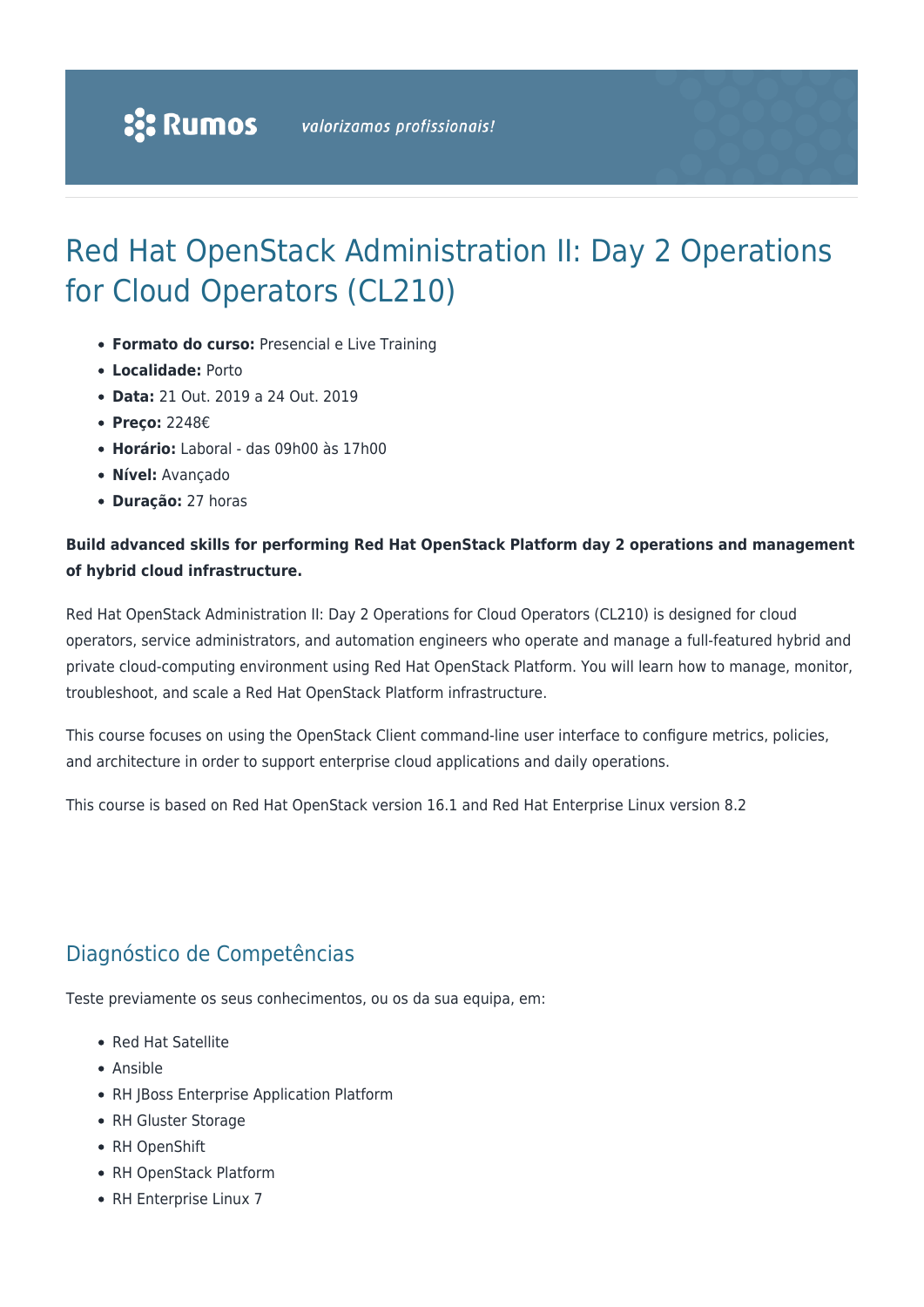- RH Fuse
- RH Camel
- RH AMO
- RH Ceph Storage
- RH Identify Management
- RH Enterprise Linux 8

Aceda aqui ao diagnóstico!

## **Curso Red Hat OpenStack Gratuito**

# A COMPLIMENTARY OPENSTACK **COURSE FROM RED HAT**

Get a no cost technical overview of Red Hat Enterprise Linux OpenStack Platform.

#### **REGISTER NOW**

## **Destinatários**

- Cloud operators responsible for managing daily operations and automation.
- Infrastructure architects interested in or responsible for maintaining a large-scale private or hybrid cloud.

redhat.

## Pré-requisitos

- Be a Red Hat Certified Engineer (RHCE), Red Hat Certified Specialist in Ansible Automation, or demonstrate equivalent experience.
- For candidates that have not earned an RHCE or equivalent, confirmation of the correct skill-set knowledge can be obtained by taking our free assessment to gauge whether this offering is the best fit for your skills.
- Attend Red Hat OpenStack Administration I: Core Operations for Domain Operators (CL110), or demonstrate equivalent experience.

## **Objectivos**

- Managing overcloud service containerization technology.
- Providing metrics for performance tuning and governance.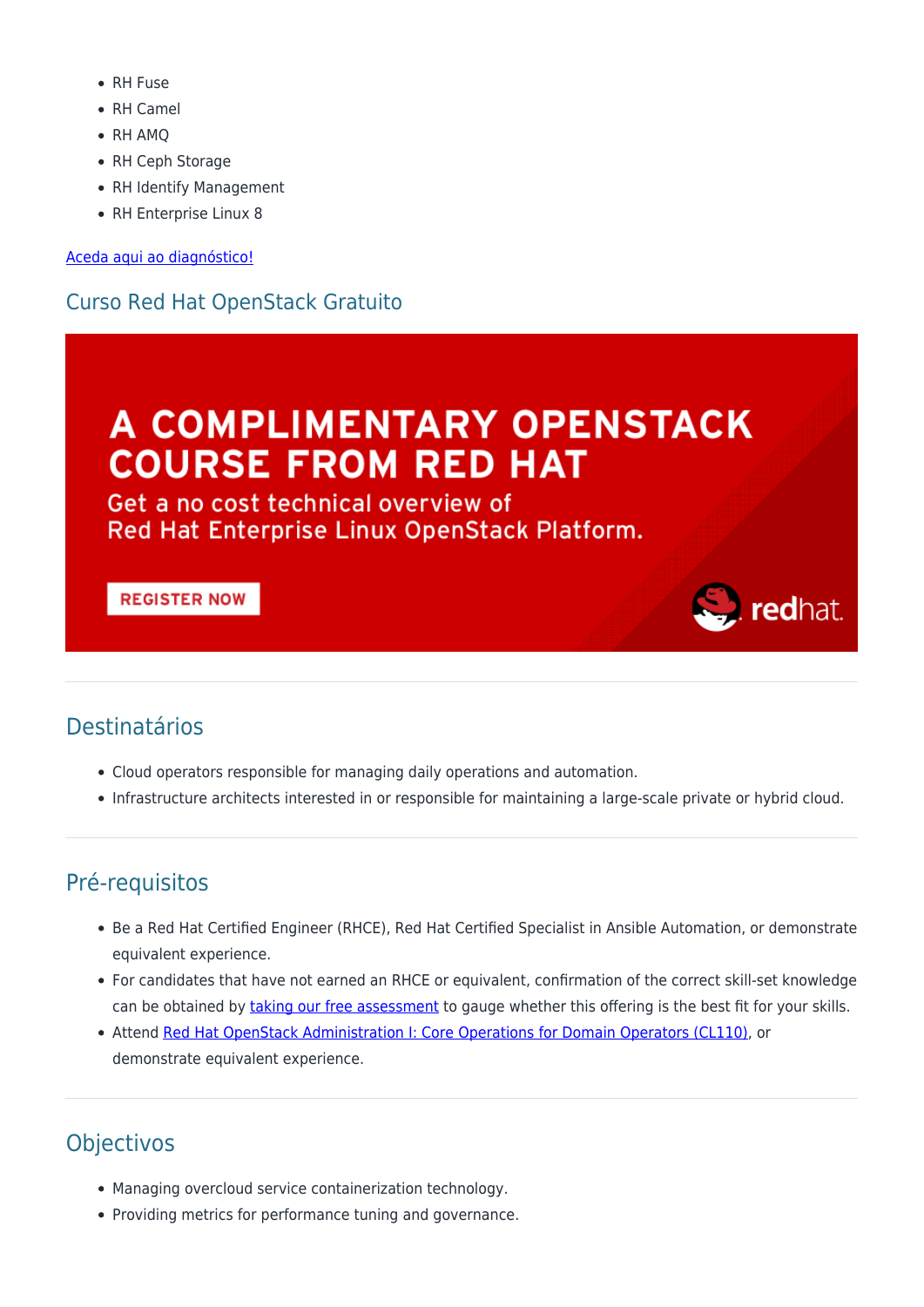- Monitoring and troubleshooting Open Virtual Networking (OVN) network flow.
- Configuring Identity service using an external Red Hat IdM store.
- Managing the core control plane, including Pacemaker.
- Customizing images, with techniques for multiple use cases.
- Managing block and object storage back-ends.
- Managing compute nodes, including tuning and hyperconverged.
- Troubleshooting Red Hat OpenStack Platform.

### Programa

#### **Navigate the Red Hat OpenStack Platform architecture**

Describe the undercloud and overcloud architecture and service components.

#### **Operate the control plane**

Describe and manage the critical core services of the Red Hat OpenStack Platform control plane.

#### **Manage infrastructure security**

• Protect the Red Hat OpenStack Platform infrastructure by securing service component files and endpoints.

#### **Manage user security**

Configure secure user privileges using domain-based identity management, scoped roles, and project organization.

#### **Manage application deployment resources**

Create and manage the common, shared deployment resources including custom images, flavors, and metadata services.

#### **Manage storage**

Describe and manage storage architecture and components, with an emphasis on Red Hat Ceph Storage back ends.

#### **Manage networking**

Create, manage, and troubleshoot data center and virtual network infrastructure.

#### **Manage compute node operations**

Describe the architecture and management processes for normal and hyperconverged compute nodes.Perform common operational tasks for compute nodes to support workload uptime and scaling.

#### **Monitor Red Hat OpenStack Platform operations**

Describe the monitoring framework and architecture to gather, store, and use operational metrics.